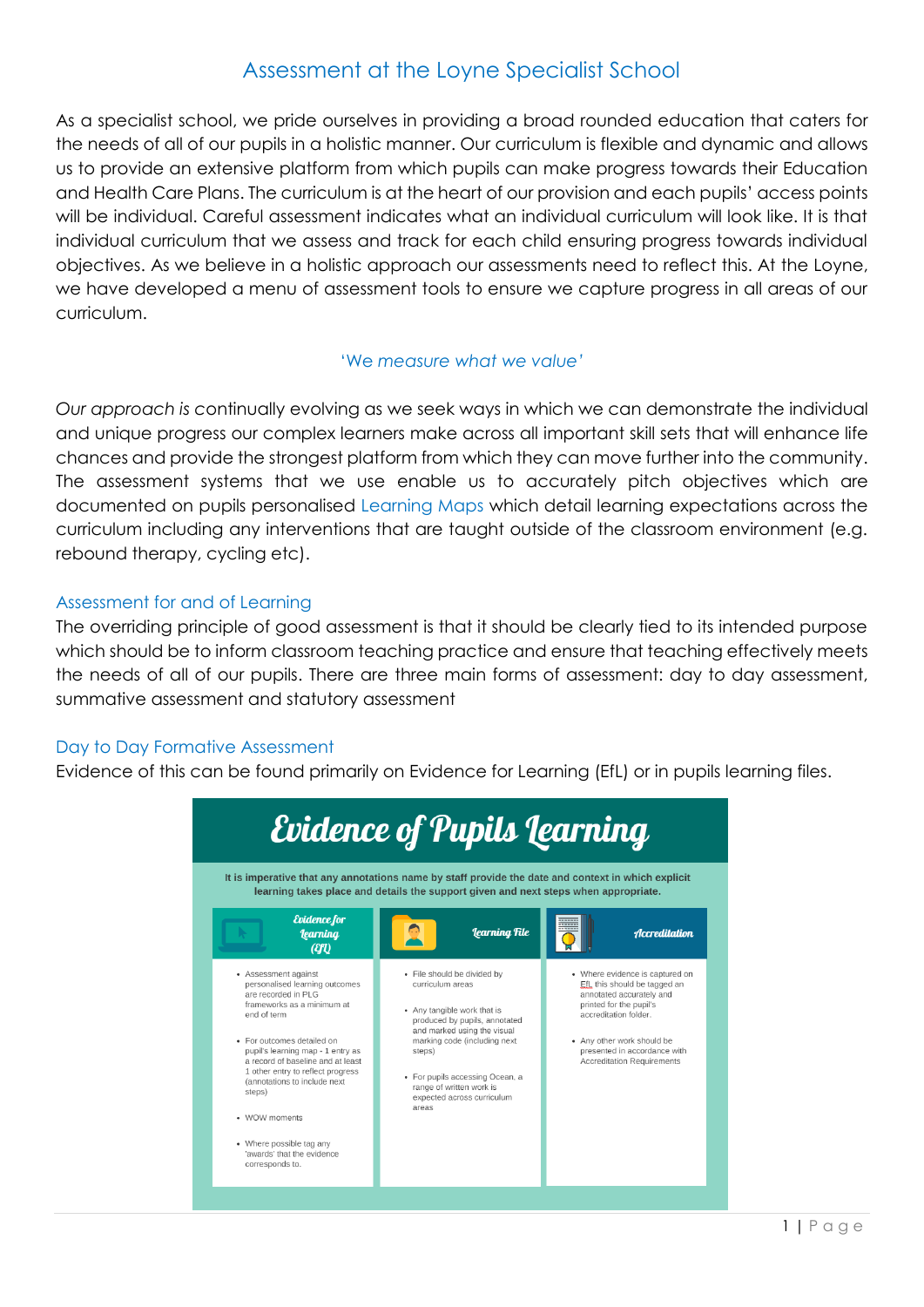Teachers assess pupils learning thoroughly, systematically and accurately. On a regular basis, pupil's achievements are captured on EFL or in their learning file and annotated and marked as appropriate which in turn supports future planning.

Where pupils are supported by other agencies, outcomes may be identified collaboratively and delivered during identified sessions. These sessions are primarily practical and assessments will typically be based on observations of pupils' learning. Progress will be shared among class teams and inform reports to parents and carers.

## In-School Summative Assessment

#### Pupil Assessment Profile (PAP)

We have developed a 'menu' of assessments that staff use to capture pupil's progress and these are recorded on their PAP.

B squared is used for all pupils to record small steps progress. For pupils in the Early Years Foundation Stage this will be against the strands of Development Matters. For pupils in primary and secondary this will in English and Maths, and for students in FE this will be against the expectations set in Adult Milestones (English and Maths). Analysis of progress against B Squared helps support the school in identifying strengths and areas for improvement.

A pupil's curriculum will determine which other assessments will be used to measure attainment and progress and may include, for example:

The Early communication checklist (Loyne)

- Key Word Level of Understanding
- Makaton Checklist
- Welcomm
- Visuals (Loyne)
- $\bullet$  PFCS
- Switching skills
- Eve Gaze
- Phonics
- Salford Reading Assessment
- Salford Spelling Assessment
- The British Picture Vocabulary Scale (BPVS)
- Quest for Learning
- Loyne Pedal awards/bike ability
- Loyne Swimming badges & STA swimming certificates
- Boxall Profile

# Statutory Assessment

# Annual Reviews of the EHCP

Each pupil in school has an Education Health Care Plan. Throughout the holistic curriculum we endeavour to meet the needs of each child and young adult and our overarching aim is to meet outcomes that are identified as priority learning areas as specified in the EHCP. Pupils' personalised outcomes (PLOs) which are derived from their Annual Review Targets are incorporated into their learning maps and highlighted for ease of reference. Progress against PLOs are recorded within EfL. Progress made towards these targets are reported through the Annual Review documentation and meetings which are held each year. Across school annual targets are monitored and achievements collated to inform senior leaders and demonstrate appropriate challenge for all.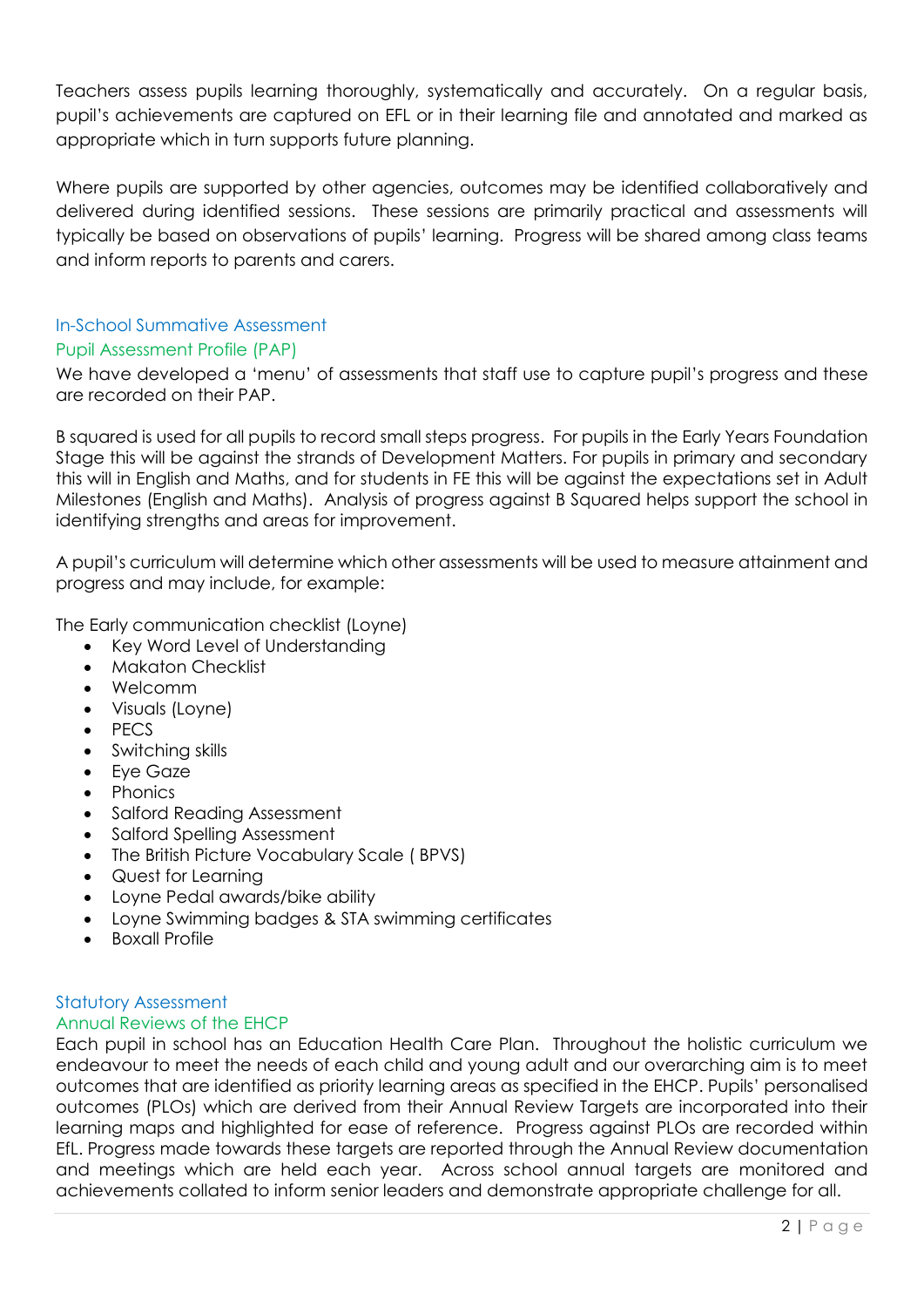

# Nationally Standardised Summative Assessment

The Department for Education specifies statutory assessment requirements which schools are required to comply with.

This includes:

- The Year 1 Phonics Check
- National Curriculum assessment at the end of Key Stages 1 (year 2) and 2 (year 6) in aspects of Reading, Writing, Maths and Science.

When pupils are working below age-related expectations it may not be appropriate for them to sit the tests. In these cases teacher assessment is used to inform statutory assessment and pupil progress will be shared with parents and carers through the annual reports.

## Latest Update

The report into Primary School Pupil Assessment (Rochford Review Recommendations, Sept. 2017) recommended significant changes to the statutory assessment arrangements for pupils with learning difficulties for 2018/19 & beyond. Schools are now required to use the pre-key stage standards frameworks for statutory assessment at the end of KS1 and KS2 for pupils working below the standard of the national curriculum assessments and engaged in subject-specific study, or who have not completed the relevant national curriculum programme of study. The use of the engagement model will be statutory from September 2021.

Further Reading

 Engagement Model <https://www.gov.uk/government/publications/the-engagement-model>

 Primary school pupil assessment: Rochford Review Recommendations September 2017 [https://www.gov.uk/government/uploads/system/uploads/attachment\\_data/file/644729/Rochf](https://www.gov.uk/government/uploads/system/uploads/attachment_data/file/644729/Rochford_consultation_response.pdf) [ord\\_consultation\\_response.pdf](https://www.gov.uk/government/uploads/system/uploads/attachment_data/file/644729/Rochford_consultation_response.pdf)

 The Rochford Review: final report [https://www.gov.uk/government/publications/rochford](https://www.gov.uk/government/publications/rochford-review-final-report)[review-final-report](https://www.gov.uk/government/publications/rochford-review-final-report)